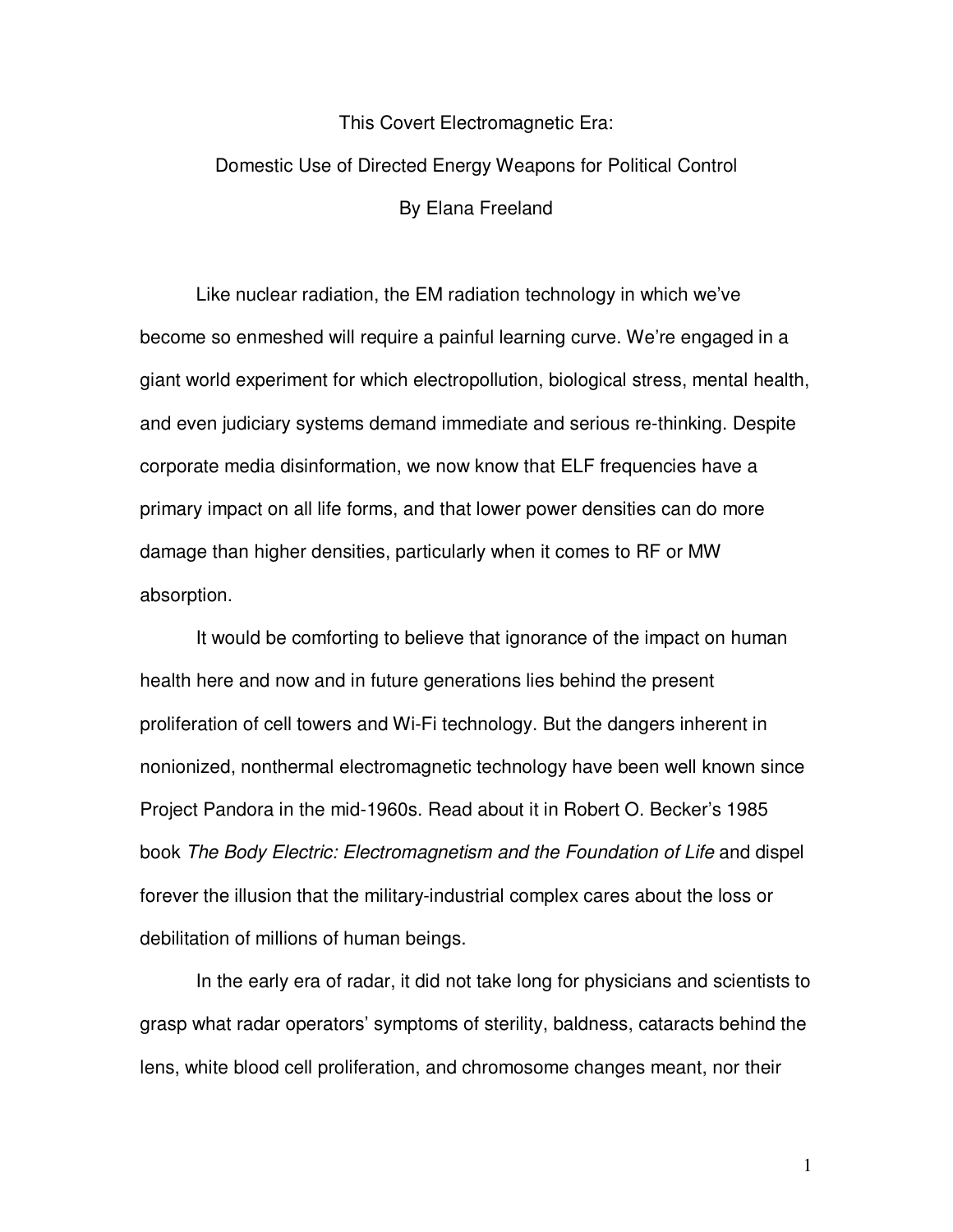proclivity for having children with Down's syndrome. The military's response was to create yet more secret classifications and to make sure that thermal power density norms ignored nonthermal effects. It was the Cold War and EM openfield research was to be protected at all costs, human health be damned.

 So the American National Standards Institute adopted the safety levels of the Institute of Electrical and Electronic Engineers (IEEE): for frequency, 300 kHz to 100 GHz with everything in North America, Western Europe, and Japan set for 50-60 Hz fields. For power, the 10-100 mW (milliwatts)/cm<sup>2</sup> standard was a far cry from that of Soviet Russia; if their limit of 1 microwatt and 10 microwatts on the job was adopted here in the US, 90 percent of our FM stations would have to shut down.

 For specific absorption rate (SAR) standards of cell phones and towers, the Federal Communications Commission (FCC) relied on the IEEE again and the National Council on Radiation Protection and Measurement (NCRPM), then garnered legitimacy from the Food and Drug Administration (FDA), Environmental Protection Agency (EPA), and the Occupational Safety and Health Administration (OSHA), *none of which backed the standard with scientific research*, choosing to believe instead the IEEE story that the effects of nonthermal EMR are not dangerous, despite repeated evidence of biological effects following from nonthermal power densities of 1,000 to 10,000 microwatts.

 So it's not surprising that none of these standards are *law*. The militaryindustrial complex continues to use the frequencies and power they please, from everything running on a battery to electric trains, refinement plants, 500,000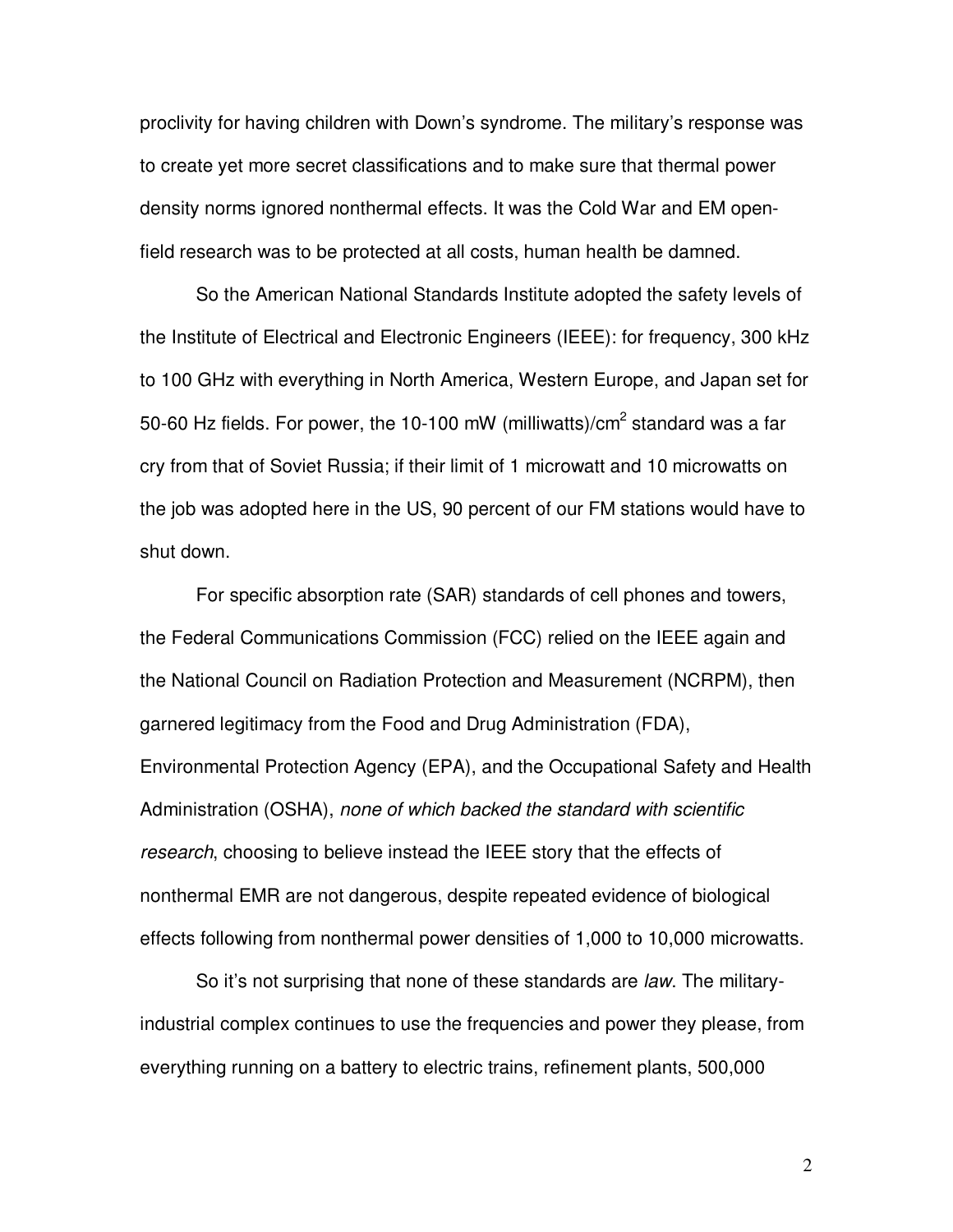miles of high-voltage power lines and their switching stations operating as gigantic antennae in the ELF band at 60Hz; antitheft systems, metal detectors, air and sea navigation, military communication, and on and on, and ELF fields continue to bombard us, given that the human body's resonant frequency acts as an antenna or tower. In fact, the ambient ELF systems overlap frequencies and resonate again and again throughout our bodies, interfere with our biocycle timing, and undermine our immune systems. Peak resonant frequency lies in the middle of the VHF band (30-300 MHz) and includes FM radio, television, land mobile stations, long range communication with radio modems, ham radio, marine communications, air traffic control, etc. Superconducting cables increase the field strength around power lines by twenty times, and somehow it's fine that microwave ovens leak up to 5,000 microwatts and that the cumulative density of radio waves around us is more than 200 million times the natural level from the Sun, including the solar magnetic storms that affect the Schumann frequency of the human mind, a fact reflected in the high psychiatric hospital admissions during solar storms.

 Dr. Becker stresses in *The Body Electric* that the most concerning frequencies are ELFs:

…The major problems come from extremely low frequencies, but higher frequencies have the same effects if pulsed or modulated in the ELF range. This is very often the case, for, to transmit information, microwaves or radio waves must be shaped. This is done by interrupting the beam to form pulses or by modulating the frequency or amplitude (sze) of the waves. Furthermore, today's environment is a latticework of crisscrossing signals in which there's always the possibility of synergistic effects or the 'construction' of new ELF signals from the patterns of interference between two higher frequencies. Therefore, experiments in which cells or organisms are exposed to a single unmodulated frequency, though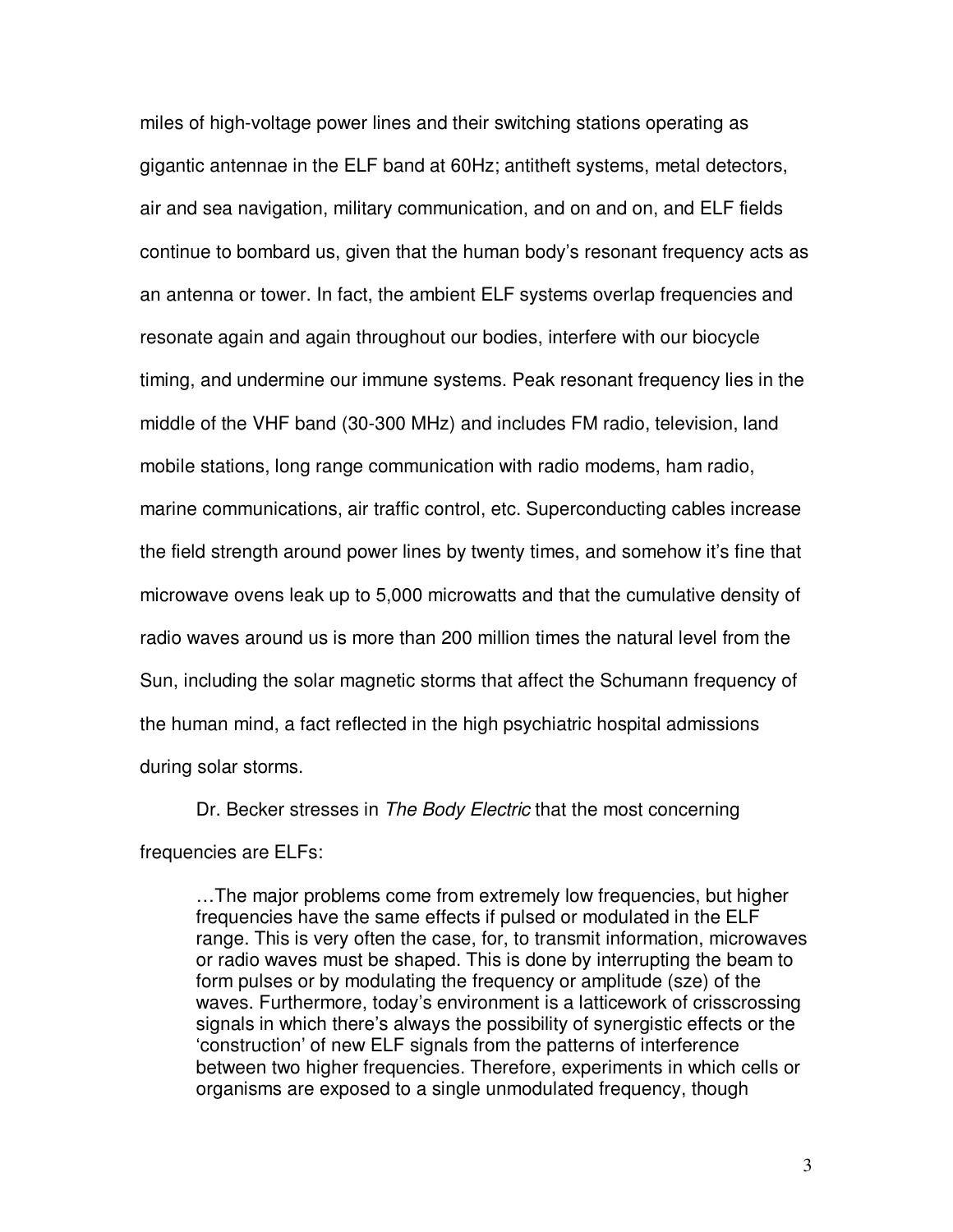sometimes useful, are irrelevant outside the lab. They're most often done by researchers whose only goal is to be able to say, 'See, there's no cause for alarm.' (284)

Myriad experiments have confirmed stress reactions to ELF magnetic and

electrical fields and microwave exposures, stress being the precursor to disease

that calls upon the immune system to do its magic. Dr. Becker elaborates*:* 

In his pioneering lifework on stress, Dr. Hans Selye has clearly drawn the invariable pattern: Initially, the stress activates the hormonal and/or immune systems to a higher-than-normal level, enabling the animal to escape danger or combat disease. If the stress continues, hormone levels and immune reactivity gradually decline to normal. If you stop your experiment at this point, you're *apparently* justified in saying, 'The animal has adapted; the stress is doing it no harm.' Nevertheless, if the stressful condition persists, hormone and immune levels decline further, well below normal. In medical terms, stress *decompensation* has set in, and the animal is now more susceptible to other stressors, including malignant growth and infectious diseases. (277)

Stress reactions of human beings living under high-voltage wires and over

underground power lines can lead causally to cancer or other internal diseases in

ten to thirty years, including deep depression and suicide. The adrenal cortex

becomes exhausted, the endocrine system erratic. The neurotransmitter

acetylcholine emits a subliminal distress signal in fields as innocent as the typical

office with its computers, lighting, telephone, and fax machines – and that was

pre-WiFi. Human blood triglyceride levels go up, harbinger of strokes, heart

attacks, and arteriosclerosis. Blood pressure and brain wave patterns change.

Stress response, desynchronized biocycles, interference with cellular metabolism

and growth process – the list culminates in genetic alteration of future

generations.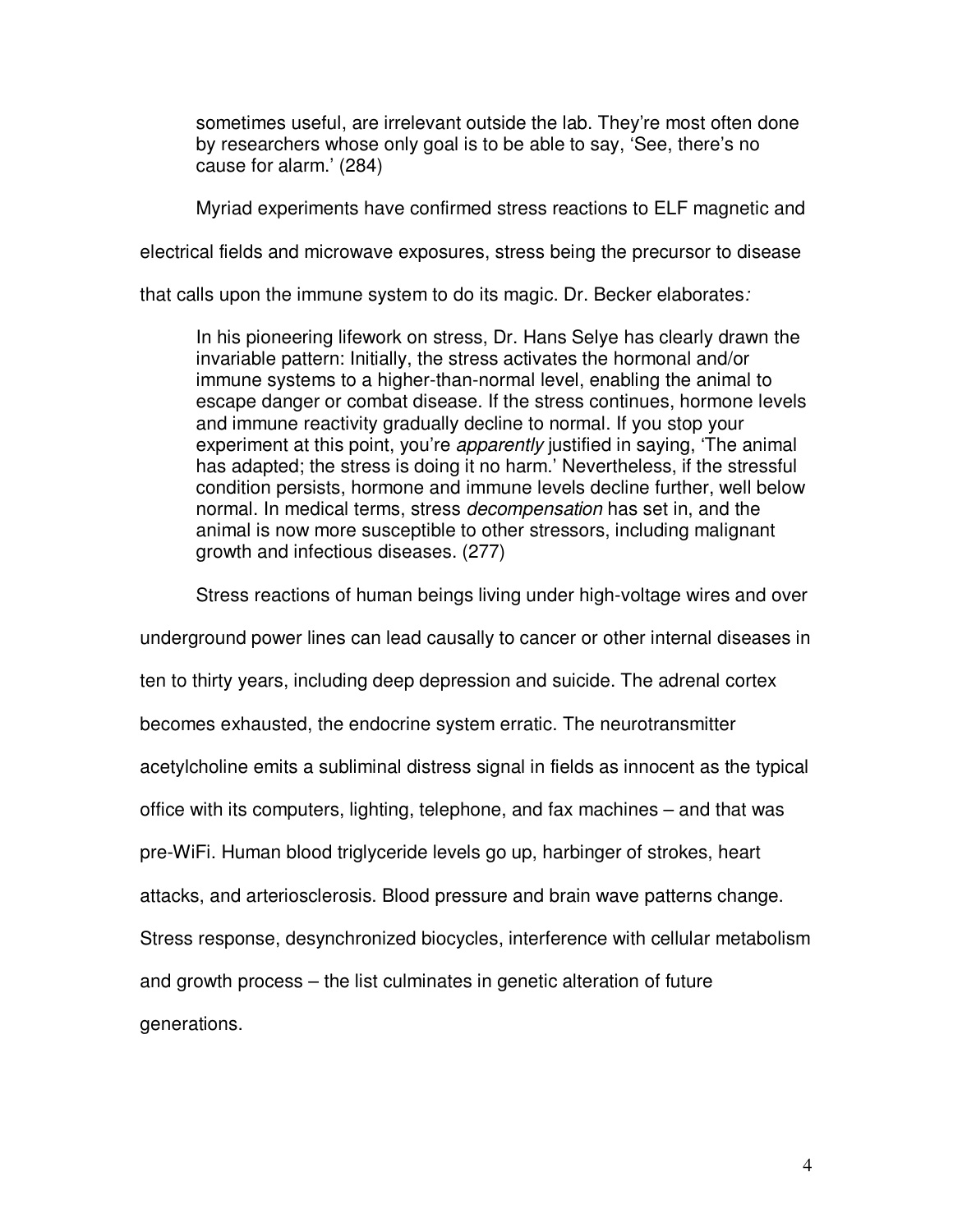Not only are we caught in the crossfire of FM and television stations and cell phones bouncing from tower to tower, but of *military* applications, as well. Consumers think of convenience and careers, the military-industrial complex of weapons and control. As Dr. Becker put it, "Because industry and the military demand unrestricted use of electromagnetic fields and radiation, their intrinsic hazards are often compounded by secrecy and deceit." In my years of piecing together the "national security" non sequiturs surrounding EM technology, the lacunae and disinformation landmines, I have found this "secrecy and deceit" to be true in spades. As electrical engineer Keith Harmon Snow says, "Microwave technologies and electromagnetic energy are used by the military as integral components of weapons systems precisely because they are detrimental to life."

 By studying the Cold War progression of military weapons research, it has become obvious to me that *thousands* of nonconsensual human subjects have been used to perfect the EM weapons planned for societal control. From the 1950s into the 1970s, the Soviets zapped the American embassy in Moscow *with the tacit consent of American intelligence under Project Pandora*. Beginning on the US bicentennial on July 4, 1976, a Soviet ULF radio signal known as the Woodpecker pulsated at a median of 10 Hertz from an enormous Tesla magnifying transmitter in Kiev. Interestingly, its route ended somewhere between Corvallis and Eugene, Oregon.

 Given that *pulse*-modulated microwaves are efficient carriers for mind control signals in that they can pass through the skull that is otherwise resistant to low-level non-pulsed EM, it is more than interesting that between 1970 and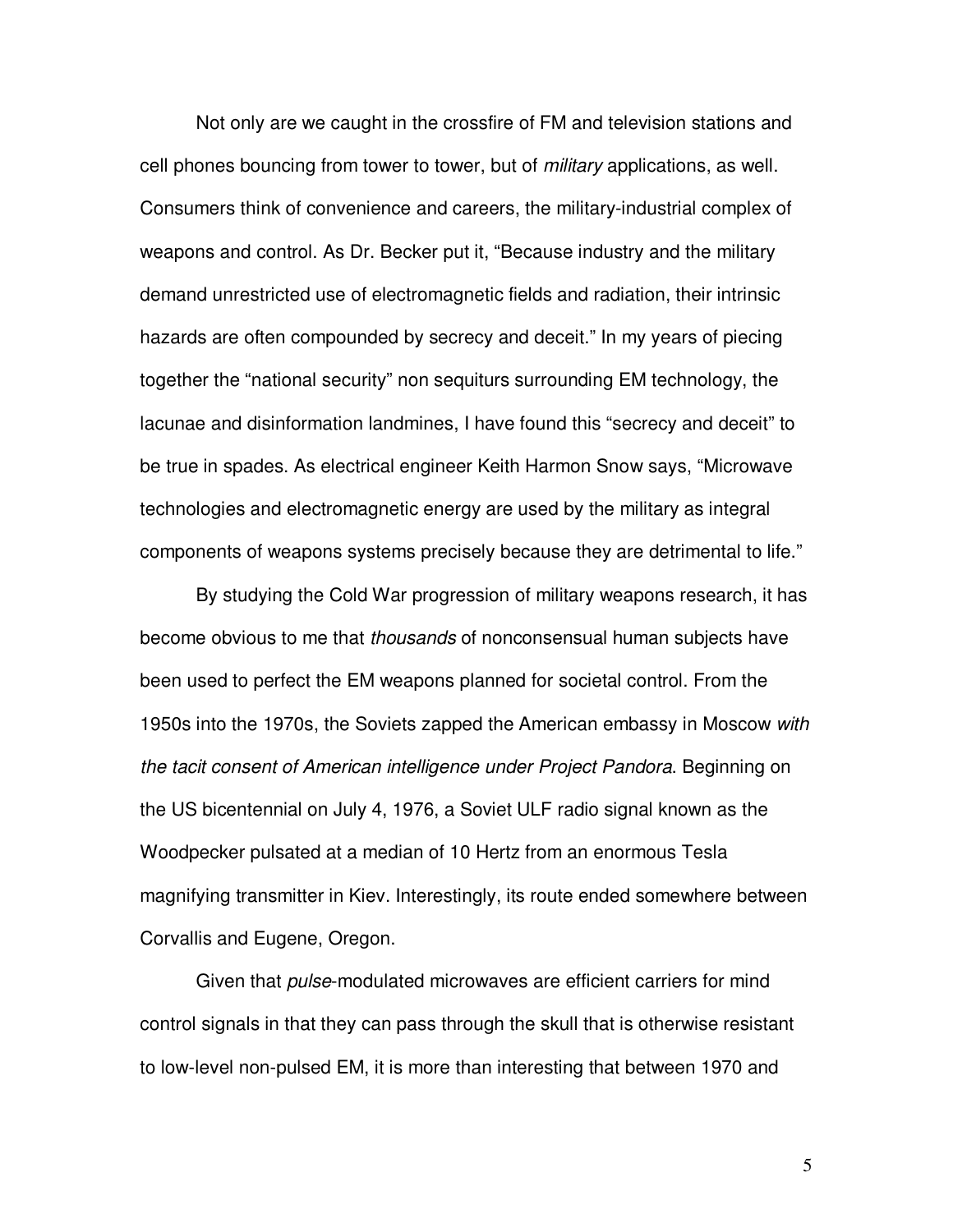1975, the suicide rate in Medford, Oregon (population 28,454) rose far above the national average. It seems that the nearby US military base had something to do with "streaming" the Soviet Woodpecker to Medford. In short, both the Soviets and American military were running EM experiments on populations – inducing nuclear magnetic resonance in human tissues, increasing cancer rates, and interfering with mental processes. By 1978, the CIA's Operation Pique – precursor to the High-frequency Active Auroral Research Project or HAARP – was bouncing radio signals off the ionosphere to affect specific populations.

 Since September 11, 2001, EM weapons have been slowly trotted out for public shock and awe: *electronic surveillance* technology like radiating devices and receivers, non-radiating devices, laser-facilitated listening devices, both ground and satellite; "hot on the hook" phones, "smart phones," even eXaudios software that detects and decodes emotions. As for *visual surveillance*, the 1998 film *Enemy of the State* with Will Smith and Gene Hackman offered an entertaining picture of how "eye in the sky" satellites and aircraft see all and track all, like the Iris satellites that track body heat with infrared. Open source *data surveillance* technology like microcomputers, pattern recognition, voice- and thought-activation can all be remotely controlled by computer – up to the context of remote brain wave monitoring of thoughts.

 Two categories of electromagnetic weapons that have now gone more or less public are antipersonnel high-powered microwave projectiles (HPMs) and anti-materiel electromagnetic pulses (EMPs). Antipersonnel weapons include sonic, phaser (photon amplification by stimulated emission of radiation), and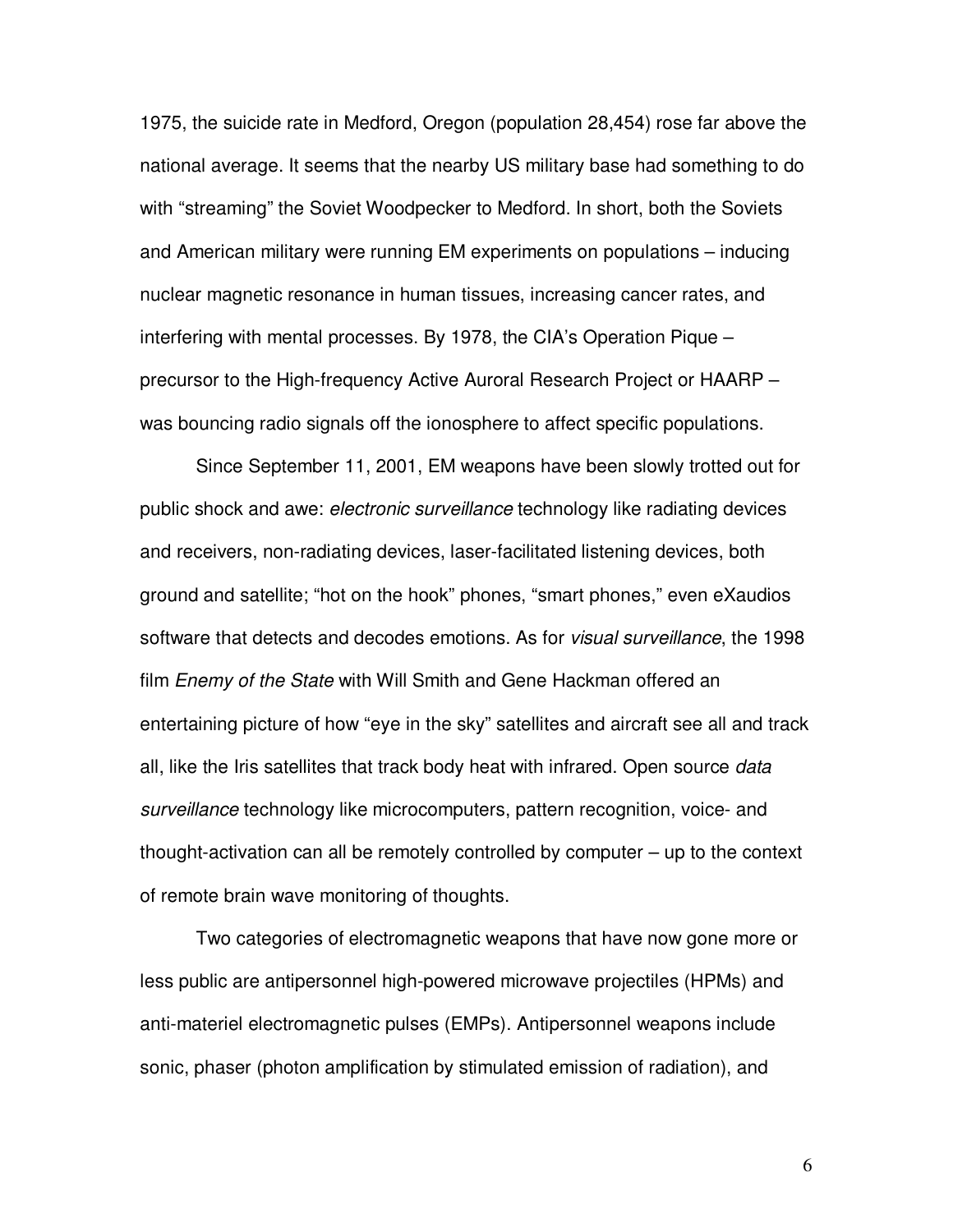psychotronic scalar wave and infrared weapons. Sound like science fiction? Think again. The corporate media insists they're still in the future, but the truth is far different. The future is here.

 The most well known antipersonnel HPM is the Active Denial System (ADS) pulsing EMR at 95GHz to boil molecules in and under the human skin. It is being used all over the world for war and in countries that have signed Status of Forces Agreements with the US. The Long Range Acoustic Device (LRAD), now a 45-pound disc 33 inches in diameter that emits sound at high frequency (2.5 kHz) in a 30° beam. Usually mounted on a Hummer, it is primarily used for crowd control. Though categorized as a non-lethal weapon, a turn of the dial will produce permanent ear damage and cook eyeballs and organs.

 An EMP is the burst of electromagnetic radiation resulting from a nuclear weapon detonation and/or a suddenly fluctuating magnetic field. Rapidly changing electric or magnetic fields then couple with electronic systems and produce damaging current and voltage surges. A detonation a few thousand miles above the Earth can destroy all electronics across the continent.

 My primary interest has been the EM weapons that have *not* been made public because they are being covertly used for political control in a *quiet* war against populations, dissidents, and individuals displeasing to G8 powers. Examples include laser systems (free-electron, x-ray, neutral particle beam, chemical-oxygen-iodine, mid-infrared advanced chemical laser, etc.) that deliver blurred vision and holographs; ion-beam plasma augmented reality mind control delivered by satellites that first track targets via their bioenergetic signatures and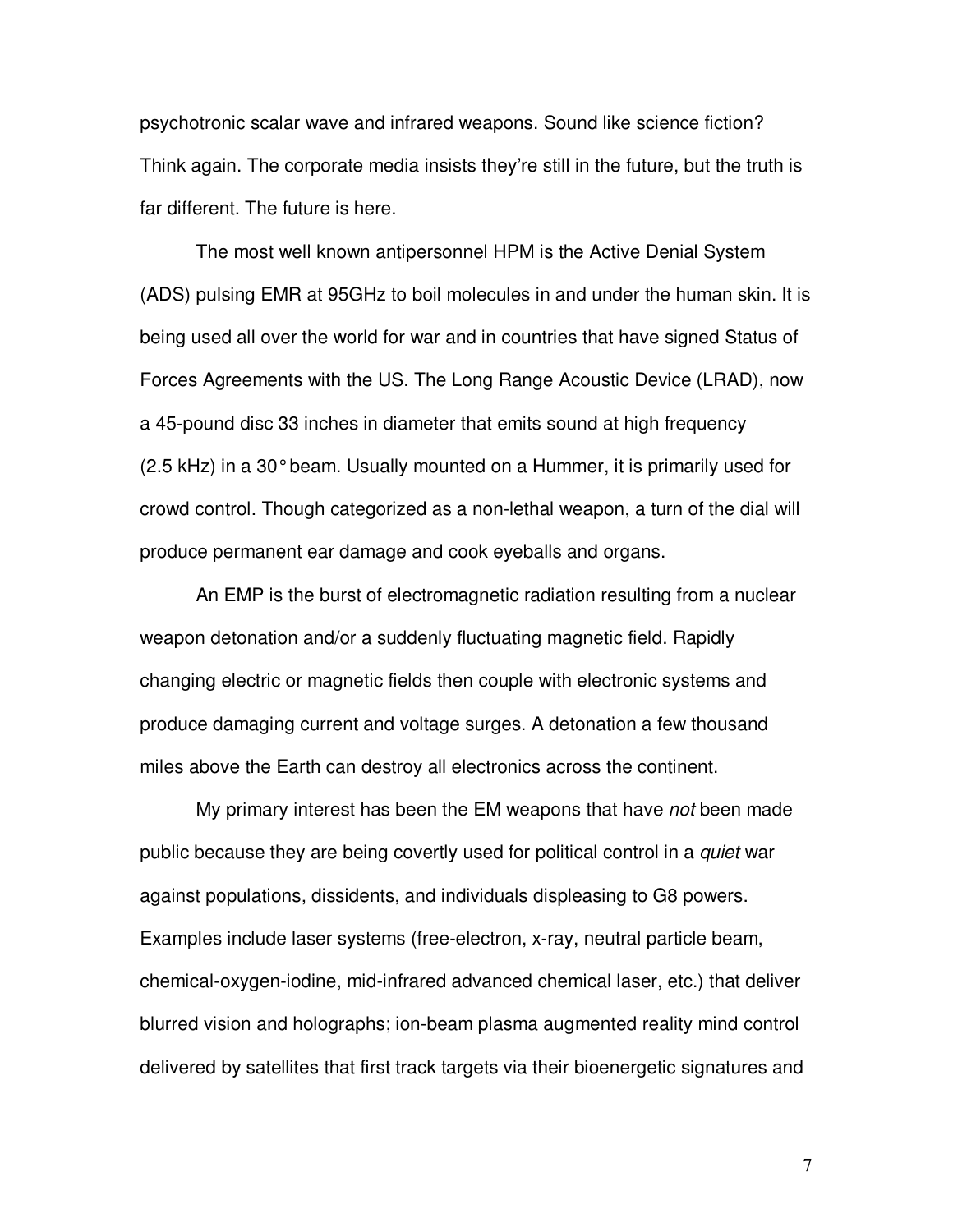then couple plasma with their EM fields; and of course nonaural carriers that directly induce silent subliminal messages into the brain.

 The CIA's notorious Cold War MK-ULTRA programs have seamlessly morphed into remote electromagnetic mind control that can deliver hypnotism, diseases, and drugs via modulated electromagnetic energy. Back as early as the Fifties, pulsed frequencies were used for *confusion beam weaponry*, initially studied in depth by CIA-funded W. Ross Adey, MD at the Brain Research Institute of University of California. The pulses changed the brain's calcium flow and interfered with concentration, disrupted sleep, and changed brain function. Author Evelyn Waugh refers to such a device in his 1957 novel *The Ordeal of Gilbert Pinford* – an experience Waugh himself underwent. The device was the LIDA machine, a Soviet brain-entrainment machine emitting waves at 10 Hertz. Russia's chess champion Boris Spassky claimed he lost the 1972 world championship to Bobby Fischer due to being bombarded with confusion rays.

 In 1958, when he was 14 years old, Dr. Patrick Flanagan invented the Neurophone in Bellaire, Texas. Once the military weaponized his invention, neurophones were delivering aural harassment via microwaves or lasers by converting sound to electrical impulses transmitted in radio waves to the skin to convince the brain that they were audible.

 In 1961, neuroscientist Allan Frey sliced microwave carriers, inserted audio modulation, and remotely sent "microwave hearing" to targets' auditory cortex, sensed in the temporal region above and in front of the ears. Sometimes targets can tell when they're being zapped by low-power microwaves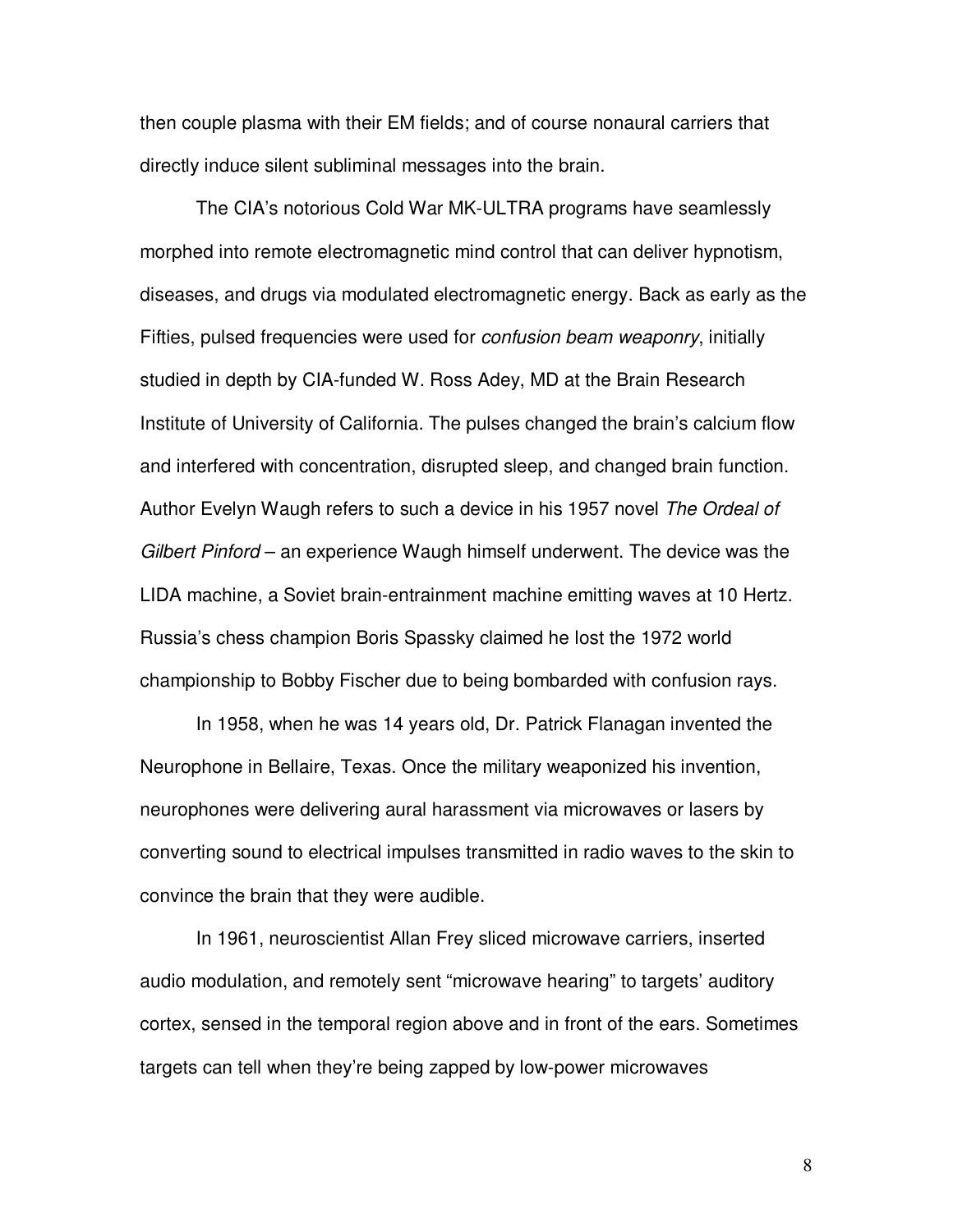(microwatts/ $c^2$ ) pulsed at 300-3,000 megahertz because the beam will boom, hiss, click, or buzz just behind the head. Frey pulsed microwave beams to increase the permeability of the blood-brain barrier in order to enhance the effects of drugs, bacteria, and poisons for the CIA. He discovered how to speed up, slow down, or stop hearts by synchronizing heartbeat to a pulsating microwave beam – in other words, induce a remote-controlled heart attack.

 In 1969, Yale professor José M.R. Delgado, a Spanish advocate of "psycho-civilized" society, perfected remote electrical stimulation of the brain (ESB) to control behaviors, actions, instincts, and emotions from a distance. Today, focused EMR beams can manage the brain like an electrical toy.

 In 1973, Dr. Joseph C. Sharp of Walter Reed Army Institute of Research modeled the *pulsed microwave audiogram* – an analog of words' sound vibrations – on Flanagan's neurophone and beamed words into the brain. Today, *synthetic telepathy* connects subvocalized signals in the brain to a computer via MASER beam. Software then associates specific brain-exciting potentials with particular words and "reads" subvocalized 15Hz, 5mW thoughts from the auditory cortex. *CCTV of the mind.* By using ELF audiograms carried by a single pulsemodulated MASER, subvocalized thoughts of synthetic telepathy operators can be beamed into the target's brain for forced "conversation." As Dr. Becker says, "Such a device has obvious applications in covert operations designed to drive a target crazy with 'voices' or deliver undetectable instructions to a programmed assassin."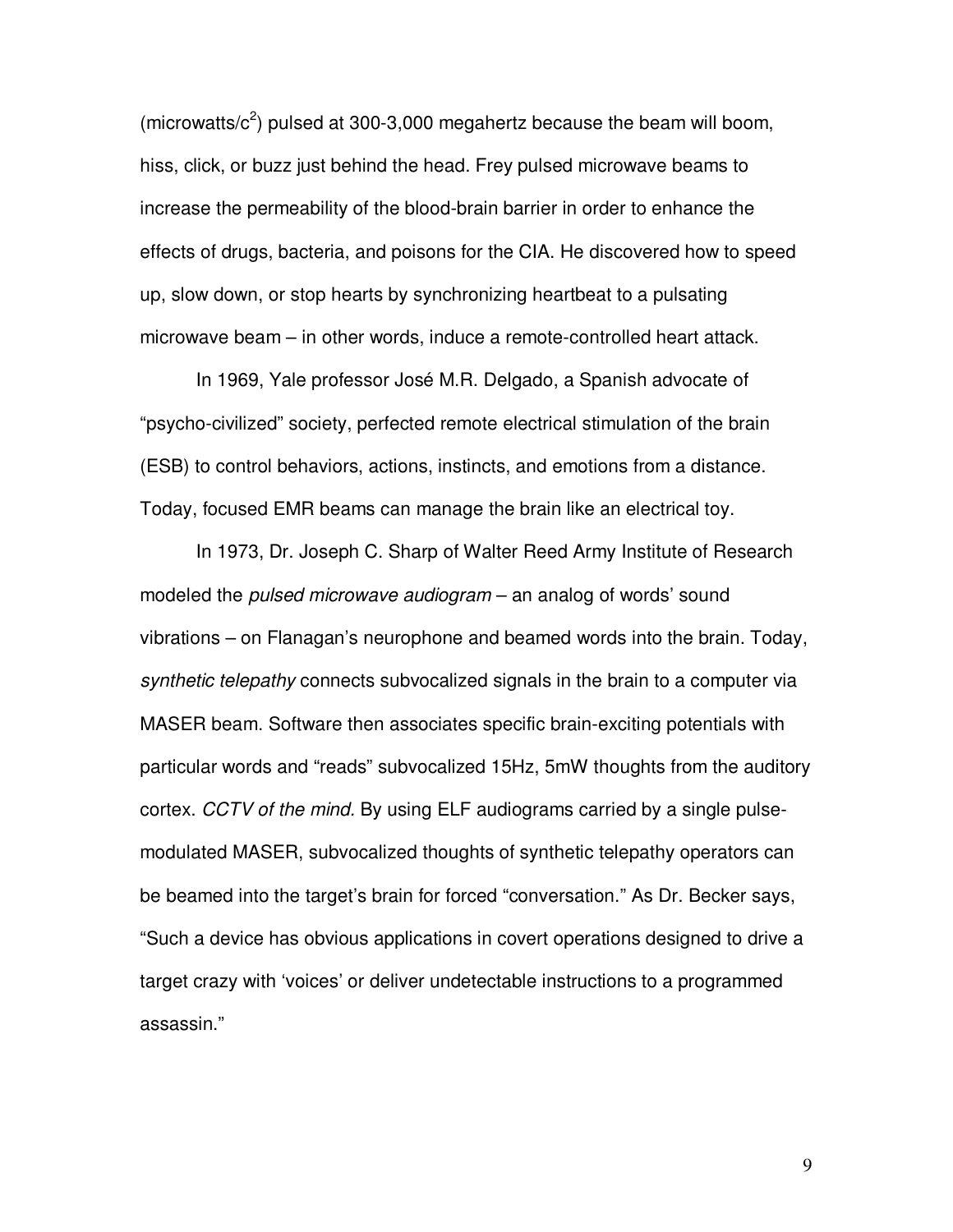In the 1970s and 1980s, Igor Smirnov, the father of "psycho-correction" – a term he used to denote the use of subliminal messages to alter the will or modify the personality without the subject's knowledge – perfected using electroencephalographs (EEGs) to measure brain waves, then created a computerized map of the individual subconscious and impulses such as anger and sex drive. The mapping of primary frequency allocation and distribution of biotelemetrically responsive frequencies is known in the intel biz as *prima freaking*. With taped subliminal messages, Smirnov could then alter the mental landscape.

 Brain wave monitors have graduated from EEGs to magnetoencephalographs (MEGs) that correlate brain wave patterns via a remote crystalline computer whose software reads and translates spoken words and silent thought. "EEG cloning" can monitor the target's electromagnetic field, decode it through computer software, then feed emotional patterns back to the target's brain *or* to another brain. A 5-micromillimeter microchip placed in the optical nerve can draw neuroimpulses from the brain so as to "eavesdrop" on the implanted person and transfer his or her thoughts to a computer where they will be stored until they're projected back into the brain to be re-experienced as hallucinations, voices from past conversations, etc. National Security Agency (NSA) SIGINT monitors brain waves via satellite, decodes evoked 5-milliwatt potentials of the brain at 3.50Hz, and transmits them to a VHSIC (very high speed integrated circuit) computer monitor to set up forced "conversations." As Paul Baird says at his site http://www.surveillanceissues.com: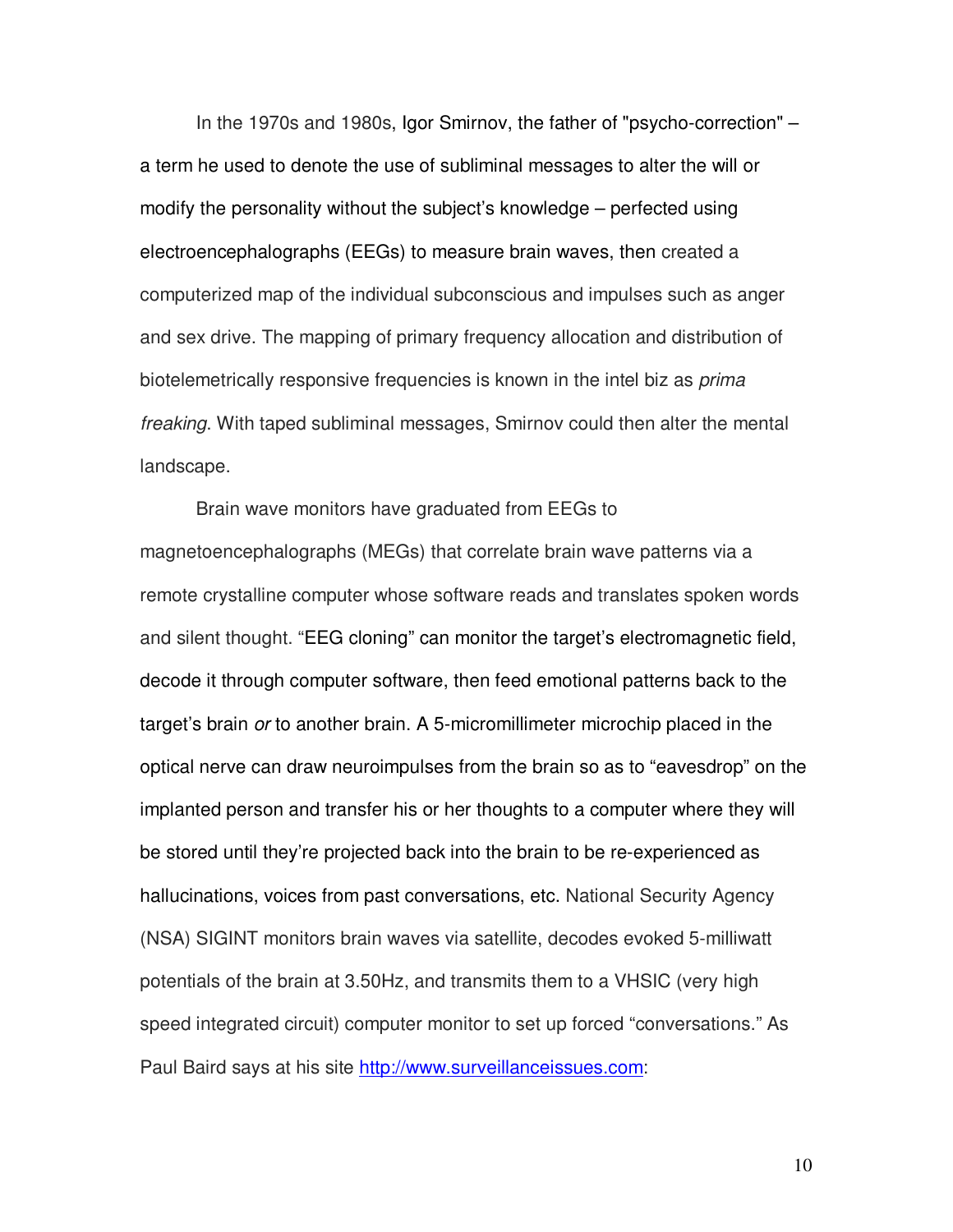Human thought operates at 5,000 bits/sec but satellites and various forms of biotelemetry can deliver those thoughts to supercomputers in Maryland, Israel, etc. which have a speed of 20 BILLION bits/sec each. These, even today, monitor millions of people simultaneously. Eventually, they will monitor almost everyone…worse than any Orwellian "Big Brother" nightmare you could possibly imagine, only it will be a reality. Yet our world leaders, who know this, do nothing.

 Usually the targets are aware their brain waves are being monitored because of the accompanying neurophone feedback. In other words, the computer (echoes) your own thoughts and then the human monitors comment or respond verbally. Both are facilitated by the neurophone.

 Whilst the live/human comments are individualistic and unrelated to the victim's own thought processes, oftentimes the artificial intelligence involved will parrot standard phrases. These are triggered by your thoughts while the human monitors remain silent or absent.

 To comprehend how terrible such a thorough invasion of privacy can be, imagine being quizzed on your past as you lie in bed. You eventually fall off to sleep, having personal or "induced" dreams, only to wake to the monitor's commenting/ridiculing your subconscious thoughts (dreams).

Today, microwave transmitters beam specific mood-inducing excitation

potentials at the target's brain after millimeter wave scanners locate it by

penetrating walls. Other people in the building remain oblivious while the

excitation potential for suicide or murder resets the brain for depression or rage

that eventually spirals out of control. In my opinion, this is what happened to

"depressed" political activist Abbie Hoffman and journalist Gary Webb. Tim Rifat

explains:

Intelligence chiefs are now in seventh heaven. If someone becomes a problem, they park the 'suicide mind control team' outside their house. Suicides are easy to explain away. Or they can discredit you by driving you mad by beaming the excitation potential of a pathological mental state at your brain. They place sounds and speech in the target victim's brain that no one else can hear, called *inter-cerebral hearing*. This is now common practice. Instead of using excitation potentials, a transducer modifies the spoken word into ELF audiograms that are then superimposed on the pulse-modulated microwave beam. Outside environmental reinforcement via media agents in league with MI5 [UK FBI]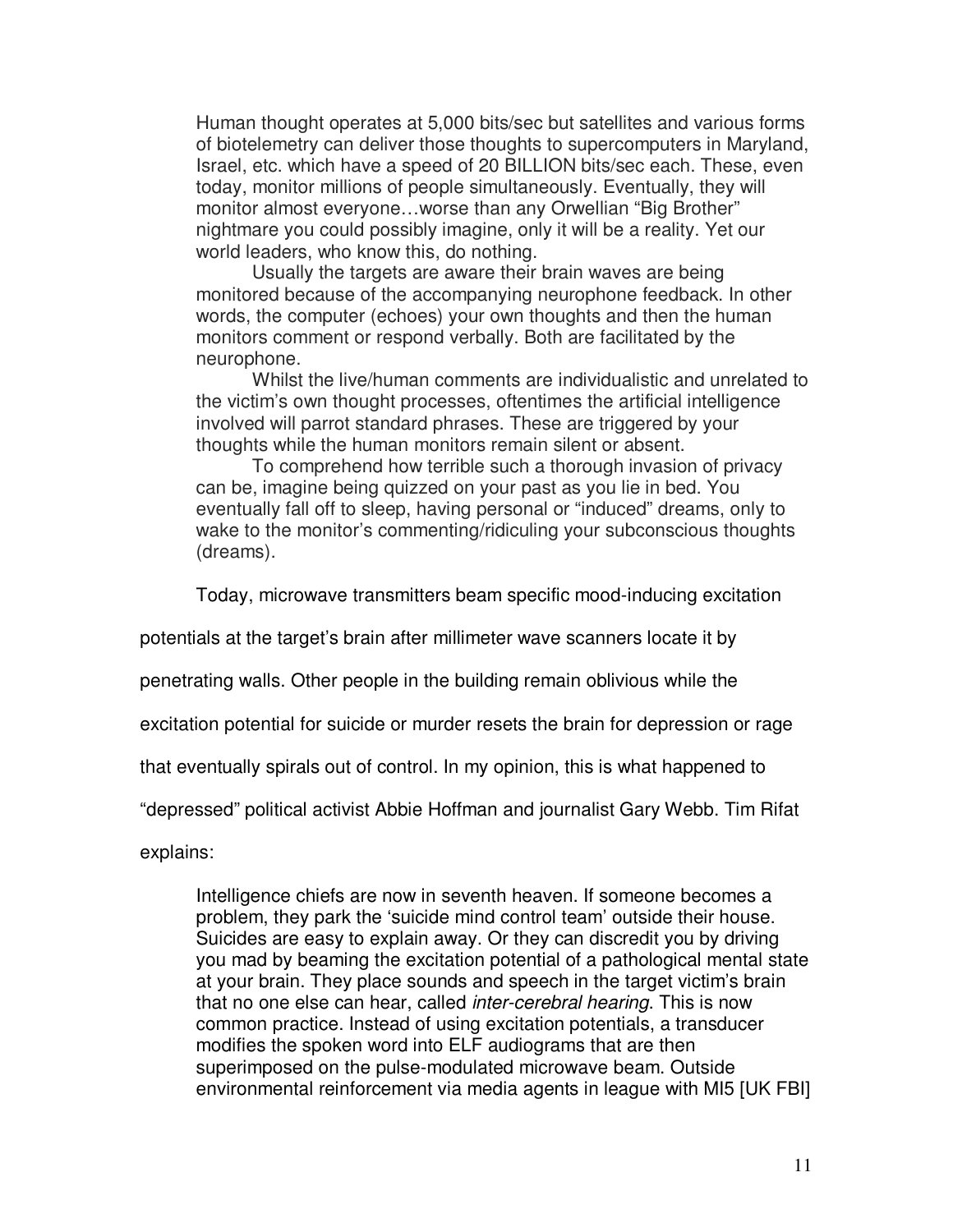assure that the high-profile person's mind-controlled madness will be put in the worst possible light to discredit them…

 In 2003, Defense Advanced Research Projects Agency (DARPA) launched the Brain Machine Interface (BMI) program to create "new technologies for augmenting human performance through the ability to noninvasively access these codes in the brain in real time and integrate them into peripheral device or systems operations." (BAA 01-42, Addendum 1, Special Focus Area: Brain Machine Interfaces, http://www.darpa.mil/baa/baa01-42modl.htm) Unlike EEGs, MEG scanners have the speed and resolution to make brain-machine interface possible. Room-temperature superconductors have made MEGs portable, perfect for in-the-field experimentation or harassment. Soldiers will soon be wearing MEG-scanner "thought helmets" and carry backpack signal-processing supercomputers. (Mark Thompson, "The Army's Totally Serious Mind-Control Project." *Time*, September 14, 2008)

 It doesn't take rocket science to see that remote satellite tracking and over-the-horizon technologies are not just about "terrorists." Remote torture and interrogation, memories triggered by neurophone questioning, and brain wave analysers delivering answers and programming spell electronic POW concentration camps, mental rape, and intellectual property stolen right from one's thoughts. These weapons are being used to influence or otherwise discredit and silence if not murder voters, lobbyists, senators, dissenters, writers, activists, whistleblowers, Hollywood stars, and resistant but knowledgeable scientists. One example among many was Michael Dukakis, the 1988 Democratic presidential candidate who had the misfortune to run against George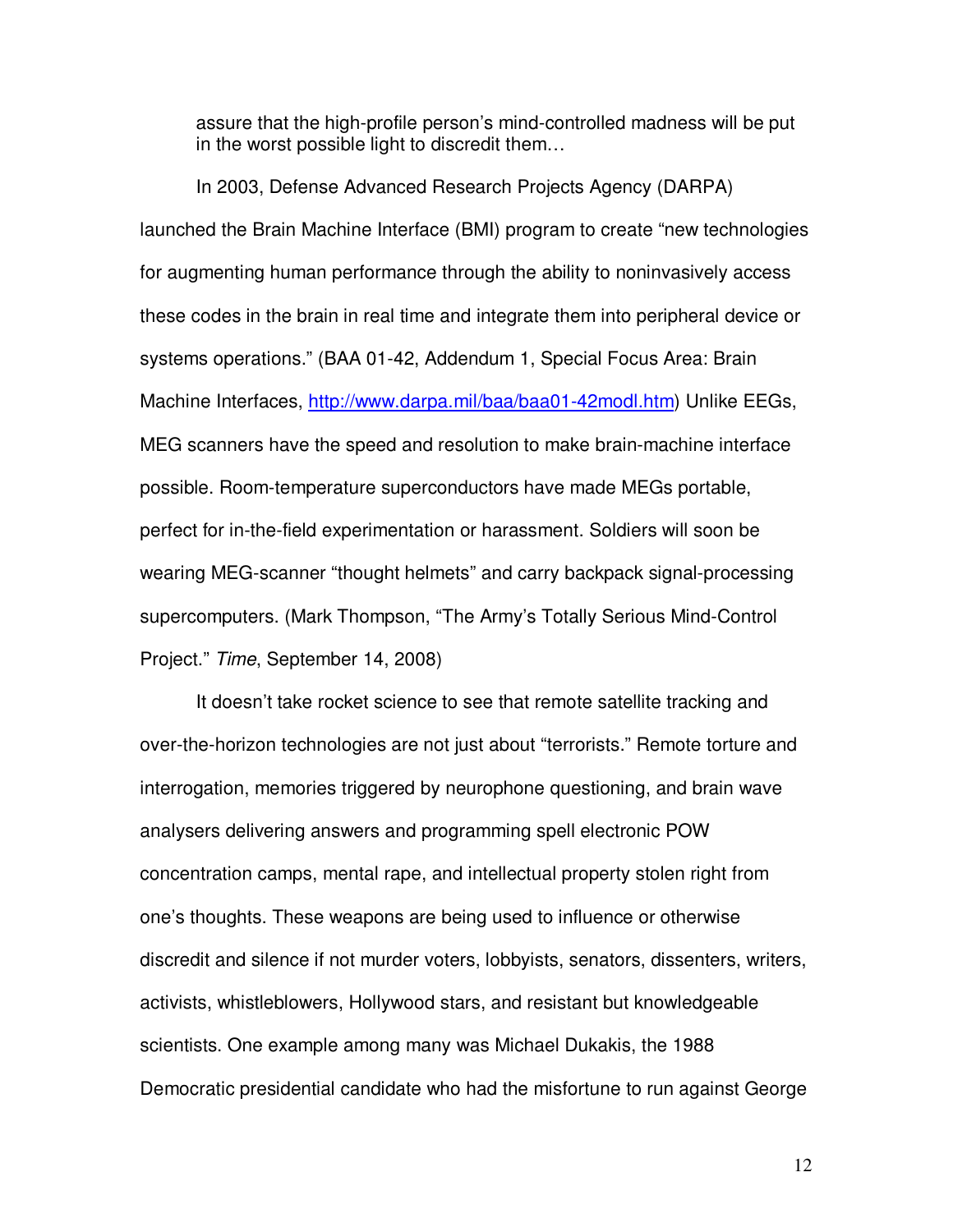H.W. Bush while his wife Kitty was being driven to the brink of suicide. The thoughts and emotions of millions of targets are being archived on computers for use in cybernetics and robotics, and those doing on-the-ground monitoring and harassing ("gaslighting") are often the lowest of the low with no fear of reprisal, thanks to their political or intelligence connections.

 Attempts to protect democratically inclined regimes from mind manipulation weapons have so far been toothless. Sen. John Glenn, who well knows the truth of this technology, introduced a bill called the Human Research Subject Protection Act of 1997; in 1999, the European Parliament pressed for the Resolution on Environment Security and Foreign Policy; the United Nations Institute for Disarmament Research called for a disarmament of mind control weapons. But to my knowledge, the only law on the books that criminalizes using EM weapons against citizens is Michigan Public Acts 256 and 257, signed by Canadian-born Governor Jennifer Granholm on December 28, 2003. The penalty is 15 years to life, but the question is, *are abusers being prosecuted?*

 In 1975, the Soviets proposed to the UN General Assembly a ban on the weapons General Secretary Leonard Brezhnev called "more frightful than the mind of man has ever conceived." Now, there are electron "amnesia" beams and magnetophosphene guns that make you "see stars"; hand-held VLF (20-35KHz) infrasound generators that trigger nausea, diarrhea, and abdominal pain. Brilliant Eyes surveillance satellites are equipped with multispectral scanners, interferometers, visible infrared spin scan radiometers, cryocoolers, hydride sorption beds, brain maps, and neurophones to alter behavior subliminally. An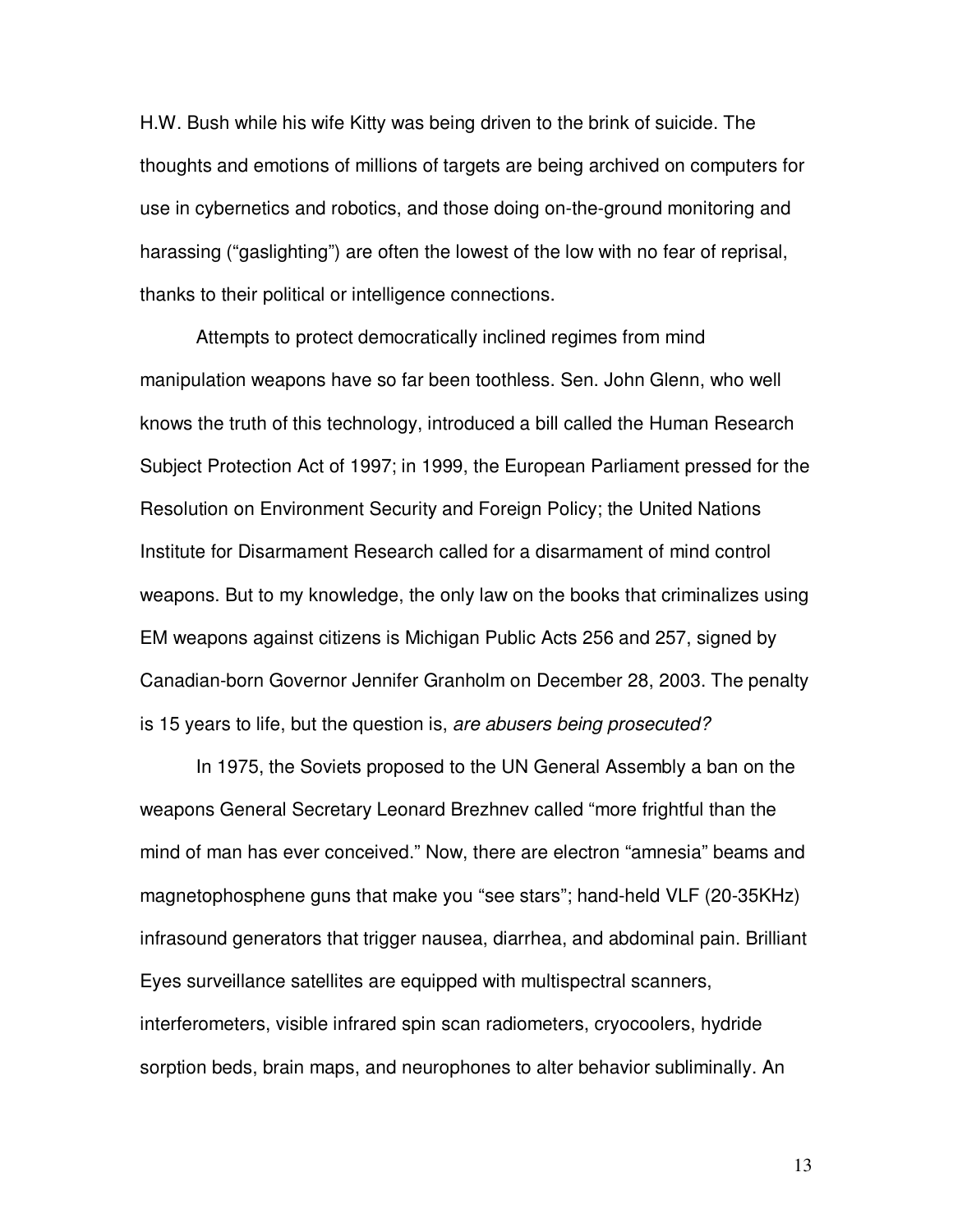electronic imaging satellite beam can lock onto a human target in real time and

assault him or her with a laser.

Also in 1975, Senator Frank Church of the Senate Intelligence Committee

spoke wise words that may now be too late:

I know the capacity that there is to make tyranny total in America and we must see to it that this agency [the National Security Agency] and all agencies that possess this technology operate within the law and under proper supervision, so that we never cross over that abyss from which there is no return.

Ten years later in 1985, Dr. Becker warned:

Eventual monitoring of evoked potentials from the EEG, combined with radio-frequency and microwave broadcasts designed to produce specific thoughts or moods, such as compliance and complacency, promises a method of mind control that poses immense danger to all societies – tyranny without terror… the hypnotic familiarity of TV and radio, combined with the biological effects of their broadcast beams, may already constitute a similar force for mass standardization, whether by design or not. (320)

Unfortunately, that "agency and other agencies" have gone free market,

hiring private security firms and mobsters to do their dirty work (*The* [Glasgow] *Herald*, "Brainwash killers 'still in use'," May 26, 1995). "NSA self-initiated executions" known as suicides, like that of singer Kurt Cobain, now constitute remotely driven "psychological engineering." According to Eldon Byrd, former scientist for Naval Surface Weapons, Office of Non-Lethal Weapons, even cerebral imaging and dreams can be managed at a distance via the scalar component of a weak magnetic field. (*New World Vistas*, a 16-volume 1996 US Air Force publication.) Medical engineer Lt. Col. Thomas E. Bearden writes about scalar electromagnetic phenomena that make it possible to construct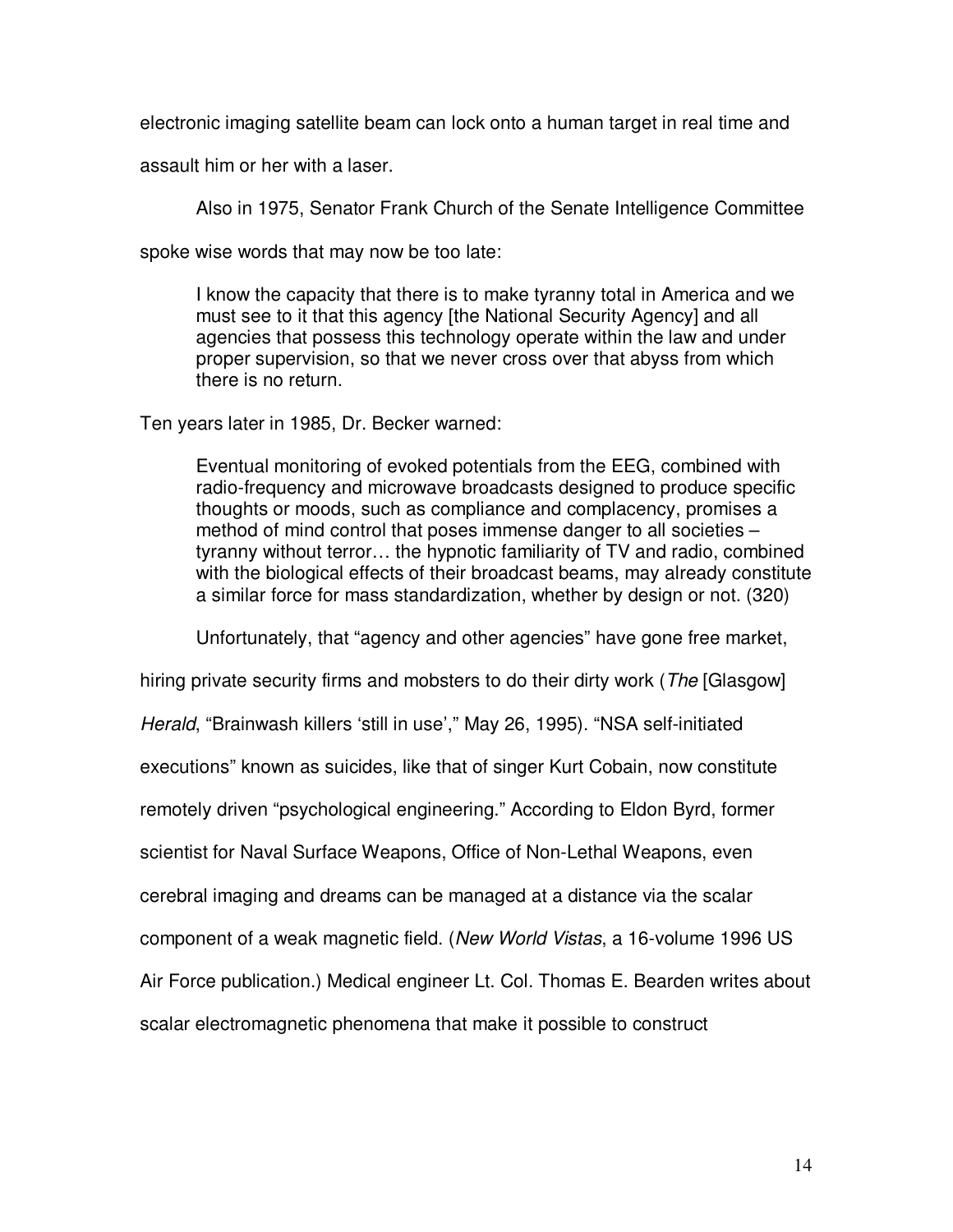thoughtforms to order and input them directly into the mind and long-term memory through what Bearden calls "a hidden channel to pipe in inputs."

 As for the "asymmetric" Revolution in Military Affairs (RMA), it is all about "strategic personality simulations" and the *cognotechnology* of nanotech, biotech, and information technology. Soldiers are being injected with intelligence-manned interface (IMI) biotics so that 20-billion-bit/second NSA supercomputers can track them and see and hear what they experience with a remote monitoring system (RMS); SEAL assassins are being brain-wiped. *Cognitive warfare* is a form of mind control that uses acoustical, optical, and electromagnetic fields or a combination of the three to interfere with the biological processes of the target. Voluntary muscle movements can be restrained, emotions and actions controlled, sleep produced or prevented, short- and long-term memories wiped, and all by remote control. S4s (Silent Sound Spread Spectrum) on board EC-130E Commando Solo's entrain brainwaves, then piggyback stored emotion signature clusters or voice commands on AM, FM, HF, TV, or military bands via the military's Omega communications system.

 Broadcast preparatory sets encoded on microwave beams produce heart attacks, strokes, paralysis, etc. Illnesses like flue are fired at targets. Buildings where dissident groups meet are turned into instantaneous hot spots. Government abductions are disguised as alien abductions with paralysis beams followed by clearing short-term memories and implanting false memories. Bugging is now a matter of firing lasers at windows to expose the modulations of sounds inside. Even the subliminals on television and in films have not been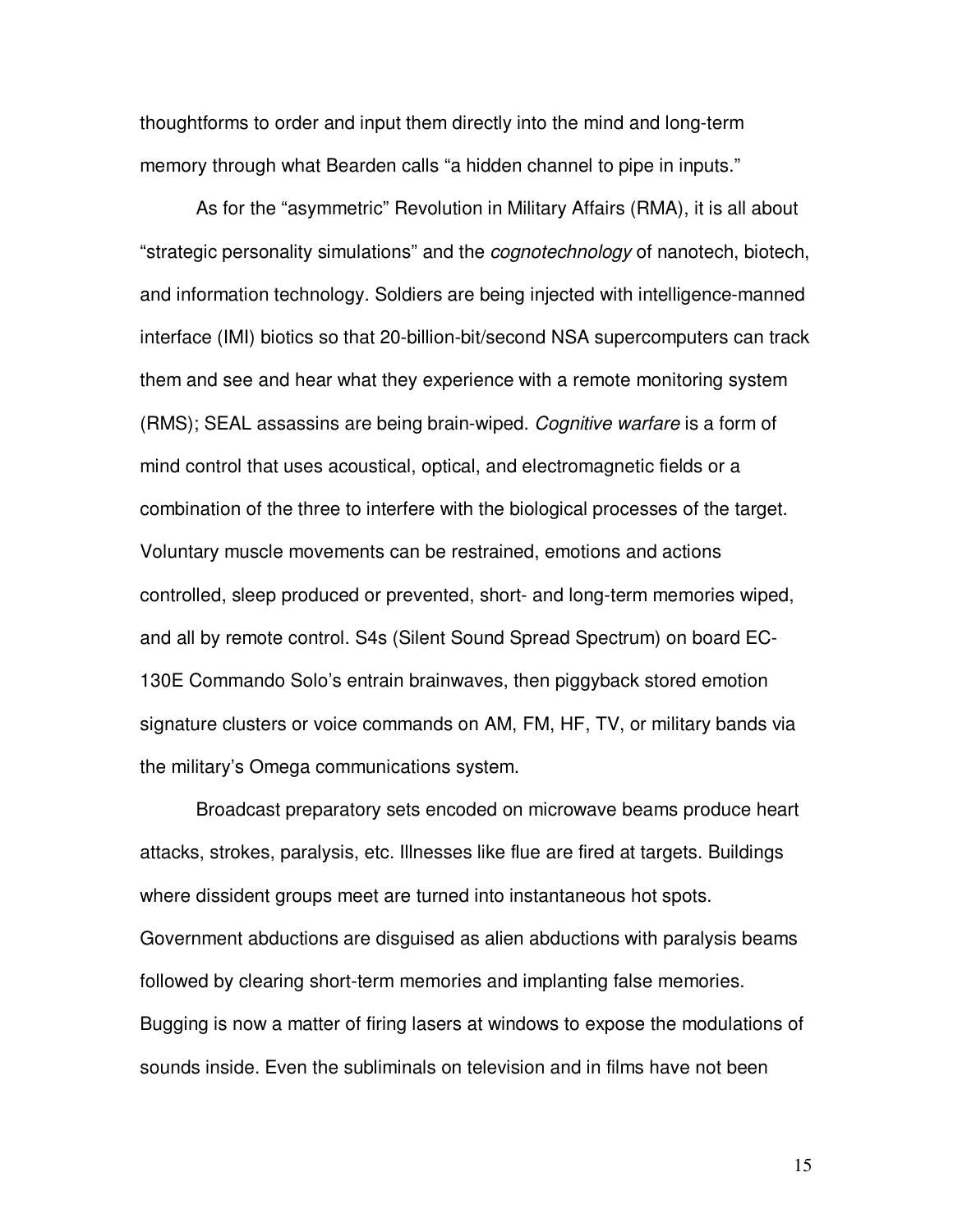eliminated, just improved: embedded low light images are blended just below the threshold of normal vision to produce *a film within a film*, along with precise digital transmissions of hexidecimal color codes like the ones in the 1997 film *Close Encounters of the Third Kind* – and that was in 1977.

 The almost absolute power exercised over communities by the military contractors known as telecommunication corporations goes back to a secret agreement in 1995 – the year before the notorious Telecommunications Act of 1996 – between the Department of Defense and Department of Justice via the National Institute of Justice (NIJ). Basically, it merged US military, big defense contractor corporations, military-endowed science, and law enforcement, including a joint policy of *dual use* for non-lethal weapons like the ADS or LRAD and remote EM mind control technologies discussed here. The agreement changed the Cold War word "external enemy" to "[foreign or domestic] adversary" (now "terrorists"), meaning anyone whose activities displease military or law enforcement.

 In *Mind Control World Control*, the late Jim Keith relates an Operation Weed & Seed story about living for three years in the Tenderloin in San Francisco. The top of the Federal Building was actually a radar, microwave, and radio shield for an array of communications devices, and from its roof, you could see anywhere in the Tenderloin. Given that ELF and ULF emissions (like TV broadcasts) don't pass well through earth or buildings, Keith noticed that early morning or evening a low buzzing or humming coming from *inside* his head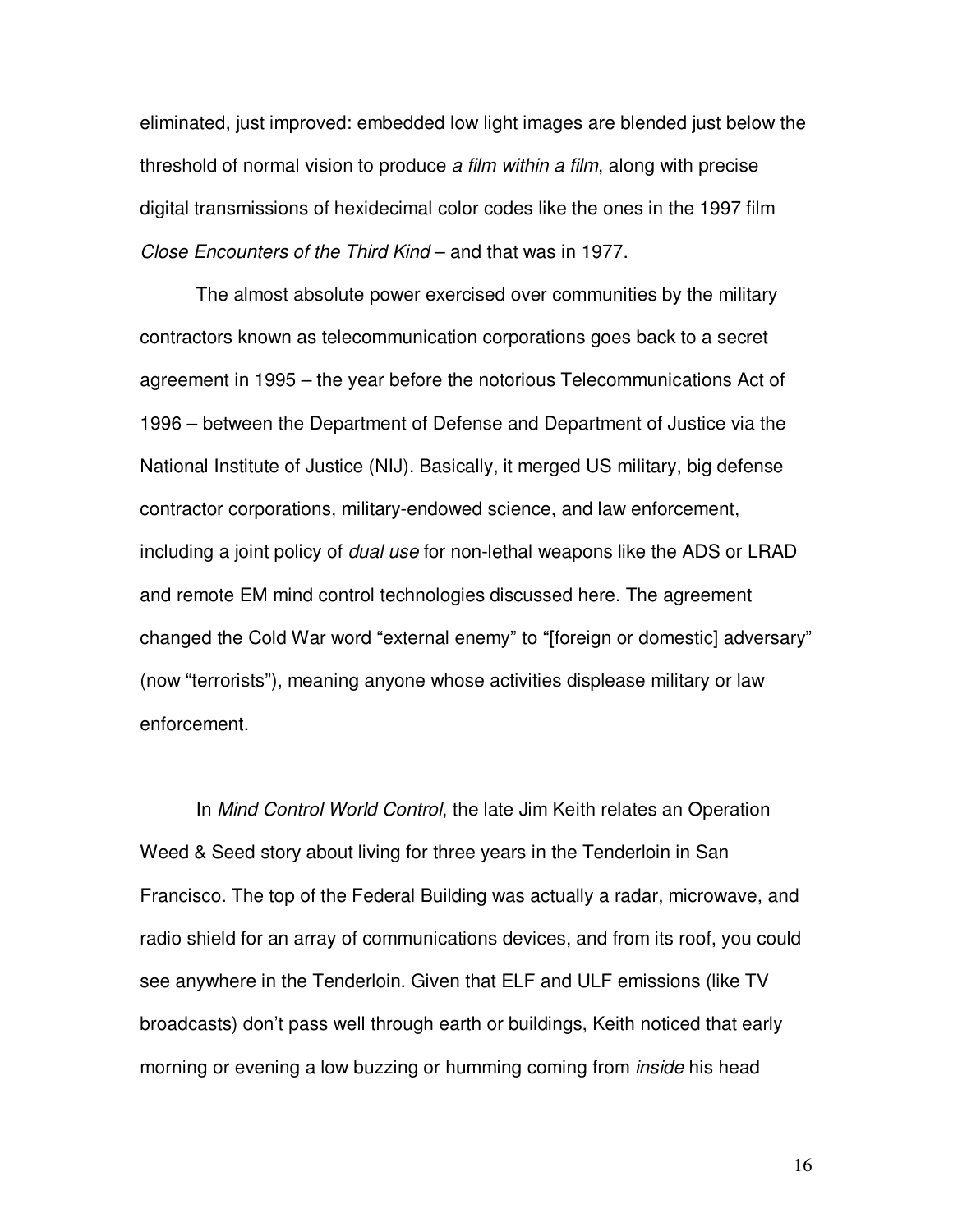disrupted his thoughts and he heard neighbors shouting and threatening outside. The Tenderloin had become a double-bind experiment precisely monitored through the police department. Who would take the complaints of anyone poor, mentally unstable, or addicted seriously?

 Tim Rifat in the United Kingdom reports that Sussex police have exclusive use of the 450MHz microwave frequency on their 200-foot antenna, the same frequency pulsed at 0.75mW/cm<sup>2</sup> used by Ross Adey for behavior modification *and the same pulse modulation in cell phone earpieces*. Pulse an ELF signal at this frequency out to all antennae around town and it will resonate in the pulsed fields around the power lines, re-radiate and enter homes on light circuits. Are you getting my drift?

 Hundreds of microwave towers and antennae are going up to accommodate 3-4 Gigabyte cell phones in a pulse-modulated grid known in part as NetRad – at the top of each tower, long-wave, tissues-penetrating microwave radiation bombarding everyone below and in its path; at the bottom, video monitors, miniature sensors (magnetic, seismic, infrared, radar, and strain electromagnetic), and signals processing supposedly for weather and atmospheric surveillance, detection of biological agents, radiation release, etc. The fact is that NetRad has been crafted by the military-industrial complex: UMASS Microwave Infrared Remote Sensing Labs (MIRSL) AT&T, Radian Corporation/ONEX Corporation, and all the octopus military contractors protected under the Telecommunications Act of 1996 and the Harvard Center for Risk Analysis, an industry front funded by 100 of the world's largest, most powerful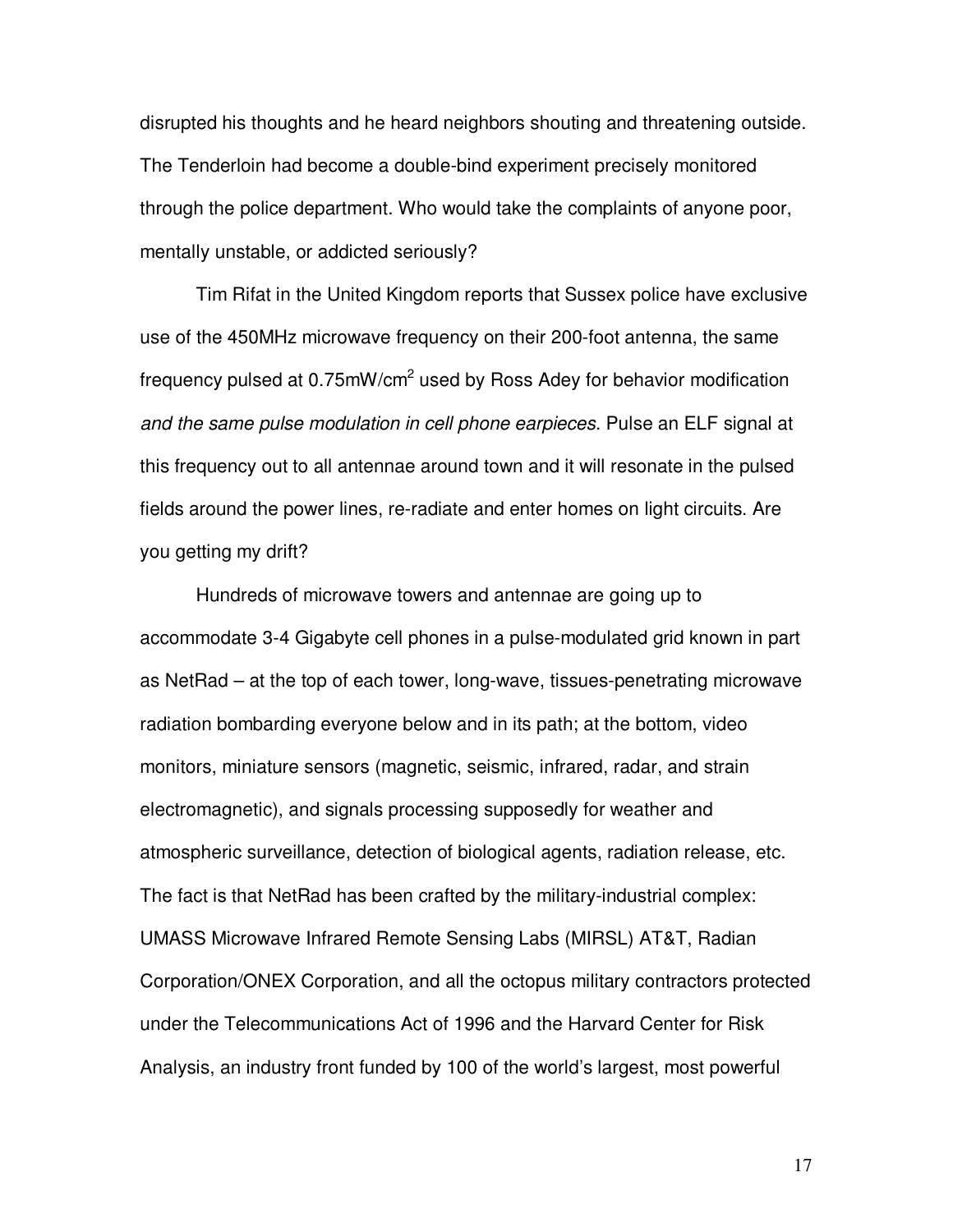corporations. In the guise of consumer convenience, *dual use* technology is arriving in every neighborhood. Dual use, double jeopardy.

 Much of the historical data in this essay comes from CIA testimony on September 21, 1977 before the Subcommittee on Health and Scientific Research, along with FOIA requests of declassified materials. More information is available on the Internet from researchers and targets who have directly experienced DEW torture, nonconsensual experimental subjects who are often highly verbal, individualistic people living alone without good family relations and relatives often connected with intelligence or security services. Though not all reports are credible, my experience has been that most are *if* you are somewhat familiar with how the technology works.

 We are lab rats in a Martin Seligman learned helplessness experiment. Our fear and depression, passivity, isolation, poor health, immobility, stress, even madness and suicide are recorded and followed up on. Report electronic surveillance and harassment to the police and you are discredited. Check into a psych ward for safety and, thanks to the Diagnostic Statistical Manual IV crafted by the American Psychiatric Association, you'll be diagnosed paranoid schizophrenic and discredited. No-win is the victory of learned helplessness, and for those Americans who still seek to exercise their rights, "exotic" high-tech weapons await them – blinding lasers, acoustic or sonic weapons, RF, VLF, and "tunable" microwave ADS that cook "adversaries."

 In our cities, we no longer hear or feel the Earth's field to which all of life pulsates. We are clogged with an EM fog. We are slow-boiling frogs in an EM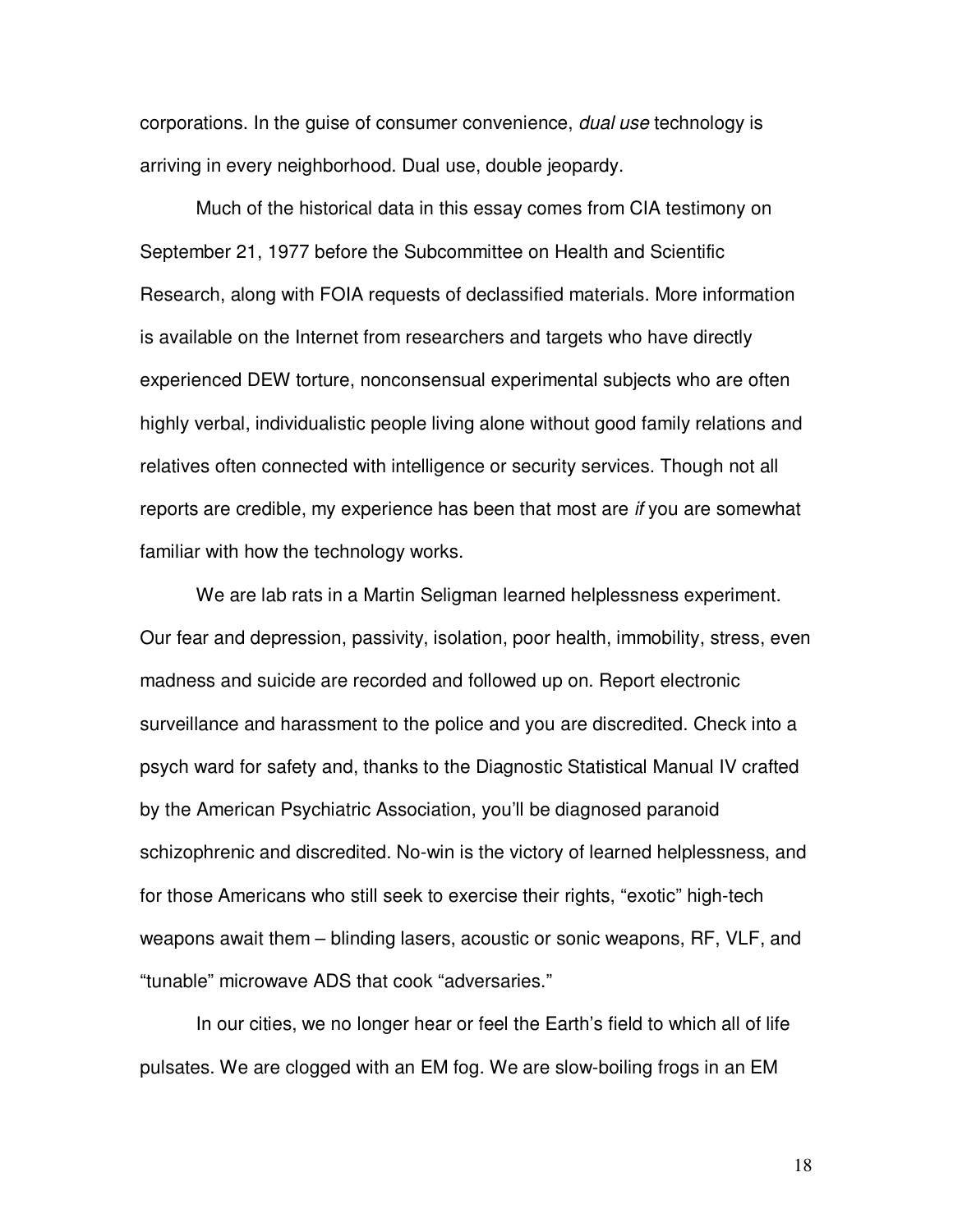soup. Our biological cycles are off, and chronic stress and disease are mounting, making the medical and pharmaceutical industries richer than their wildest dreams. As Dr. Becker says, the ultimate weapon is manipulation of our EM environment because it's imperceptibly subtle and strikes at the core of life itself while we're on the cell phone or computer, listening to music, watching television, or going through the x-ray scanner at the airport.

 It is time to turn away from the technological spell we are under and examine the devil's deal we have made with powers who have a *1984* future in mind for us. As Eleanor White writes at her site http://www.raven1.net, "For the first time in history, one human being, from hiding, at a distance, can control the thoughts and actions of another by way of undetectable hypnosis, using stillclassified electronic technology. These devices have totally disabled the world's justice systems. Zero-evidence weapons make revenge crimes routine and easy."

 Loss of the freedom of thought. Loss of a republic. Loss of civilization and what is human. These are the costs of sleeping in our chains of comfort and convenience. Is this what we're prepared to pay?

#### **Sources**

"Appraisal of Technologies of Political Control," 1998. European Parliament, Scientific Technological Options Assessment (STOA).

Becker, MD, Robert O. *The Body Electric: Electromagnetism and the Foundation of Life*. New York: William Morrow, 1985; especially Chapter 15, "Maxwell's Silver Hammer."

Brodeur, Paul. *Zapping of America: Microwaves, Their Deadly Risk and Cover-*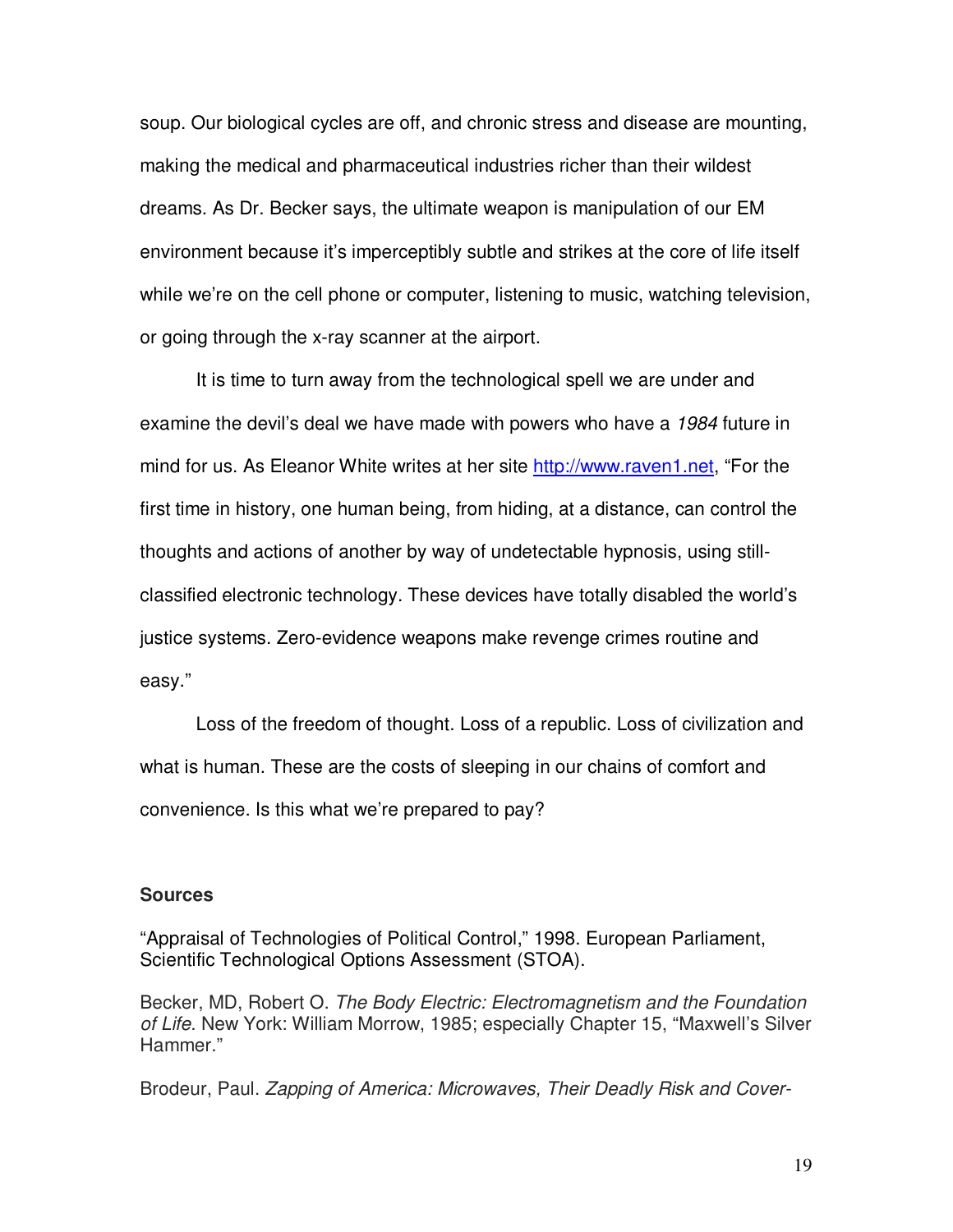*up.* W.W. Norton & Co., 1977.

Burrows, William E. *Deep Black: Space Espionage and National Security.* Berkley Books: 1988.

Byrd, Eldon. "Recent Advances in Scalar Technologies." Paper delivered on July 23, 2000 to the 26th annual conference of the US Psychotronics Association in Columbus, Ohio.

Categories of Surveillance / Harassment Technologies. http://www.surveillanceissues.com

Collins, Tony. *Open Verdict: An Account of 25 Mysterious Deaths in the Defence Industry.* Sphere Books, 1990.

*Enemy of the State*. 1998. Directed by Tony Scott.

Fleming, John. "The Shocking Menace of Satellite Surveillance." PRAVDA.Ru. 07-14-2001.

Lin, Dr. James C. *Electromagnetic Interaction with Biological Systems.* New York: Plenum Press, 1989.

Luukanen-Kilde, MD, Rauni-Leena, former chief medical officer of Finland. "Microchip Implants, Mind Control, and Cybernetics." December 6, 2000.

Michigan Public Law 256 2003 and 257 2003. http://www.michiganlegislature.org/mileg.asp?page=PublicActs

Rifat, Tim. "Mindcontrol in the UK: ELF pulse-modulated microwave remote mind control technology." *The Truth Campaign*, Spring 1999.

Rowlett, Curt. "Project MKULTRA: Did the Government Actually Create Programmed Assassins?" [http://www.mailarchive.com/ctrl@listserv.aol.com/msg35144.html]

Snow, Keith Harmon. "NetRad in the Neighborhood: Illuminating the Cell Tower Agenda." February 28, 2004.

Stine, G. Harry. *Confrontation in Space.* Prentice Hall, 1981.

*The Listening.* 2007. Echo Film. Directed by Giacomo Martelli.

"The Mind Has No Firewalls." U.S. Army War College. *Parameters*, Spring 1998.

Tyner, Arlene. "High-Tech Crimes and Electromagnetic Madness," Parts 1-4.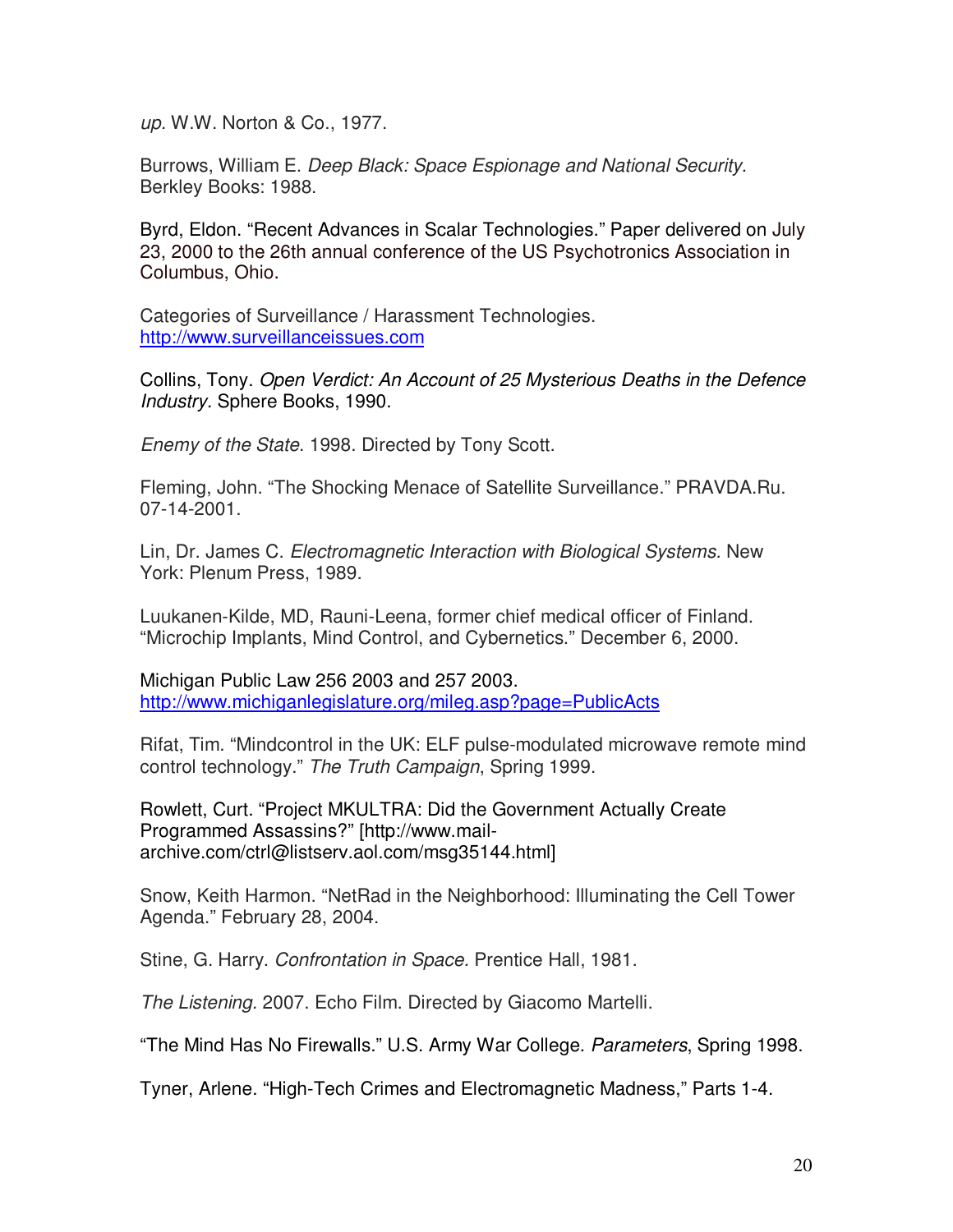2001.

## **Sources of support, healing, and protection**

US Psychotronics Association

*Radionics: Action at a Distance*, a 1990 film with Tom Bearden. http://opposingdigits.com/forums/post-5732.html

Eleanor White, former US Navy engineer http://www.raven1.net

Cheryl Welsh http://www.mindjustice.org/

Roger Tolces, Advanced Electronic Security Co. http://www.bugsweeps.com/info/electronic\_harassment.html For electronic harassment (voice-to-skull or V2K).

Dr. Wilhelm Reich's Orgone Accumulator http://www.orgone.org/forums/pubfrmorac0x.htm

## **Terms**

*G8 Nations:* Canada, France, Germany, Italy, Japan, Russia, the United Kingdom, and the United States.

*Hertz* = measure of frequency in cycles per second. In the US, electrical power is an alternating cycle (AC) of current and voltage with a frequency of 60 cycles per second regardless of the amount of power used:

> kHz (kilohertz, 10<sup>3</sup> Hz) MHz (megahertz, 10<sup>6</sup> Hz) GHz (gigahertz,  $10^9$  Hz) THz (terahertz,  $10^{12}$  Hz)

*Watts* = electrical power. For Direct Current (DC), watts = volts x amps. For Alternating Current (AC), calculating watts is more complicated but if using the Root Mean Squared (RMS) values for voltage and current, watts  $=$  volts x amps. Normal US household electricity is 120 volts, so if your appliance draws 2 amps, watts = 120 volts  $X$  2 amps = 240 watts.

| ULF Ultra-low frequency           | <b>ELF</b> Extremely low frequency |
|-----------------------------------|------------------------------------|
| RF Radio frequency                | MW Microwave                       |
| $EMR = electromagnetic radiation$ | $EMF =$ electromagnetic field      |

100 mW (milliwatts) =  $100,000$  microwatts